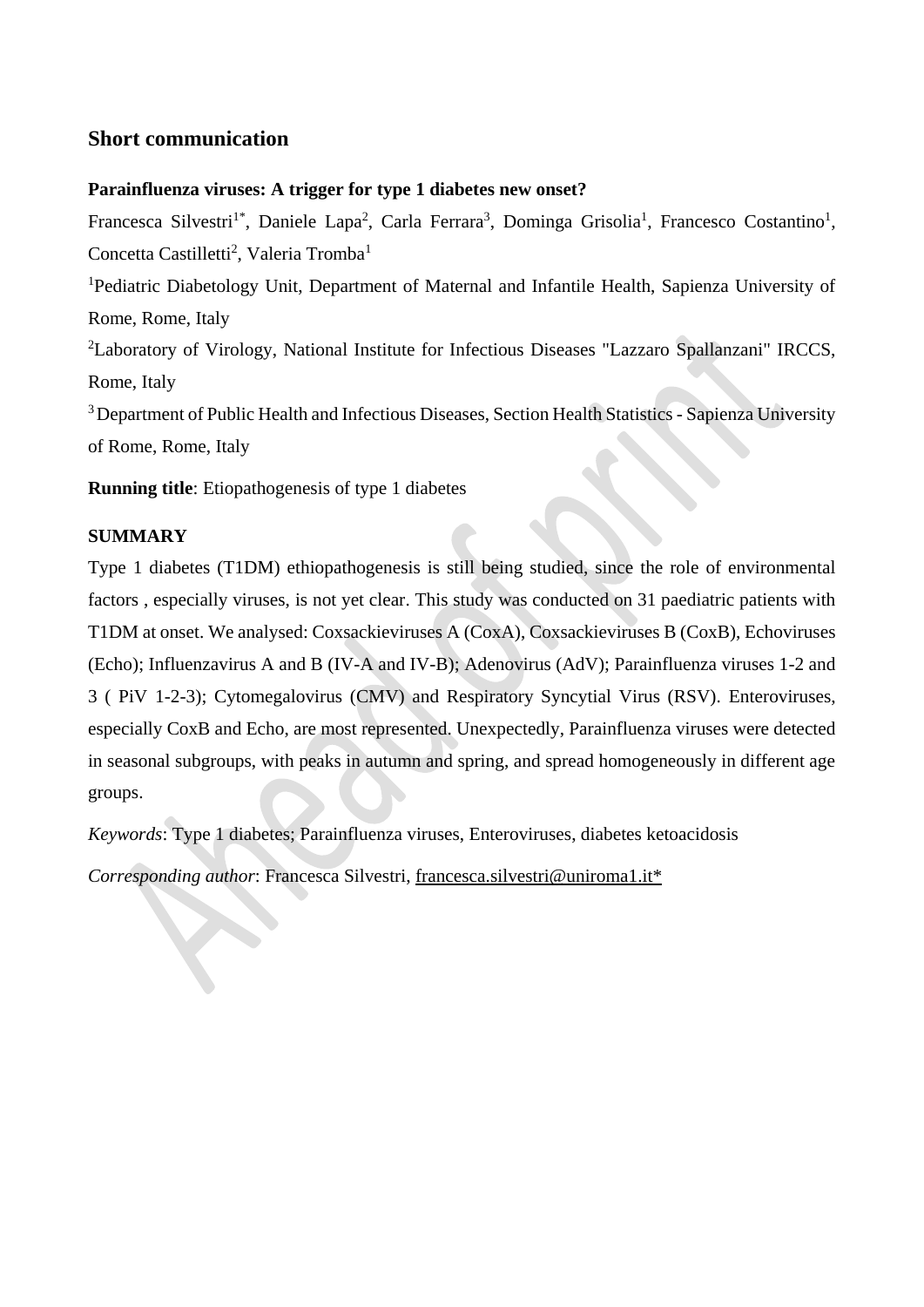Type 1 diabetes is a chronic autoimmune disease that leads to pancreatic beta-cells destruction with consequent insulin-deficiency in subjects who have predisposing genetics. These genetic factors are acted on by still unclear environmental and viral infectious factors that are capable of inducing an autoimmune response against pancreatic beta cells (Ilonen J et al., 2019, Craig ME et al., 2019). The literature recognizes the role of viral infections, attributing it mainly to some Enterovirus subspecies such as CoxB (Rodriguez-Calvo T et al., 2018, Yeung WC et al., 2011, Richardson SJ et al., 2019, Krogvold L et al., 2015, Bergamin CS et al., 2015, Yoon JW et al., 1979).

Convincing evidence on the role of viruses in the pathogenesis of T1DM has been well studied after cases of fulminant T1DM (Yoon JW et al., 1979,Tanaka S et al., 2009) reported in Japan during acute infections with viruses such as Mumps, Parainfluenza, Human Herpes Virus 6 and Enterovirus. Usually, the progression of T1DM is much slower (Elshebani A et al., 2007, Capua I et al., 2018, Oikarinen S et al., 2011, Lönnrot M et al., 2018). One suggestive hypothesis is that viruses causing T1DM pathogenesis generate a persistent infection of beta cells that precedes the onset of insulitis, with consequent chronic autoimmune attack (Zuniga EI et al., 2015, Jean-Baptiste VSE et al., 2017, Abdel-Moneim A et al., 2018, Filippi C et al., 2005, Principi N et al., 2017, Op de Beeck A et al., 2016). The aim of this study was to describe the viral profile of a cohort of paediatric patients aged between 1 and 18 years, with T1DM at onset.

We conducted a prospective observational study. From October 2018 to August 2020 we enrolled 31 patients, 17 males (54.8%) and 14 females (45.2%), aged between 1 and 18 years (mean age 9.47  $\pm$ 4.79 standard deviation), admitted to the Department of Paediatric Diabetology at "Sapienza" University of Rome for T1DM at onset. Children newly diagnosed T1DM were divided into 4 groups, based on the 4 seasons of the year in which diabetes arose, and into 3 subgroups based on their age at diagnosis: preschool age (1-5 years), school age (6-12 years) and adolescent age (> 12 years).For each patient, after an informed consent had been obtained from their parents, we collected the first serum sample for viral research within 15 days after diagnosis of diabetes (T0) and the second in 15 days (T1). The viruses studied were: Coxsackieviruses A (CoxA), Coxsackieviruses B (CoxB), Echoviruses (Echo); Influenzavirus A and B (IV-A and IV-B); Adenovirus (AdV); Parainfluenza viruses 1, 2 and 3 ( PiV 1-2-3); Cytomegalovirus (CMV) and Respiratory Syncytial Virus (RSV).

Sample were frozen at -20°C and later sent to the virology laboratory of the National Institute for Infectious Diseases "Lazzaro Spallanzani" of Rome.

The analysis technique used was the Complement Fixation Assay (CFA), a quantitative test which is able to detect the presence of total immunoglobulin in the serum analyzed, indicating the existence of an acute or sub-acute infection or reinfection.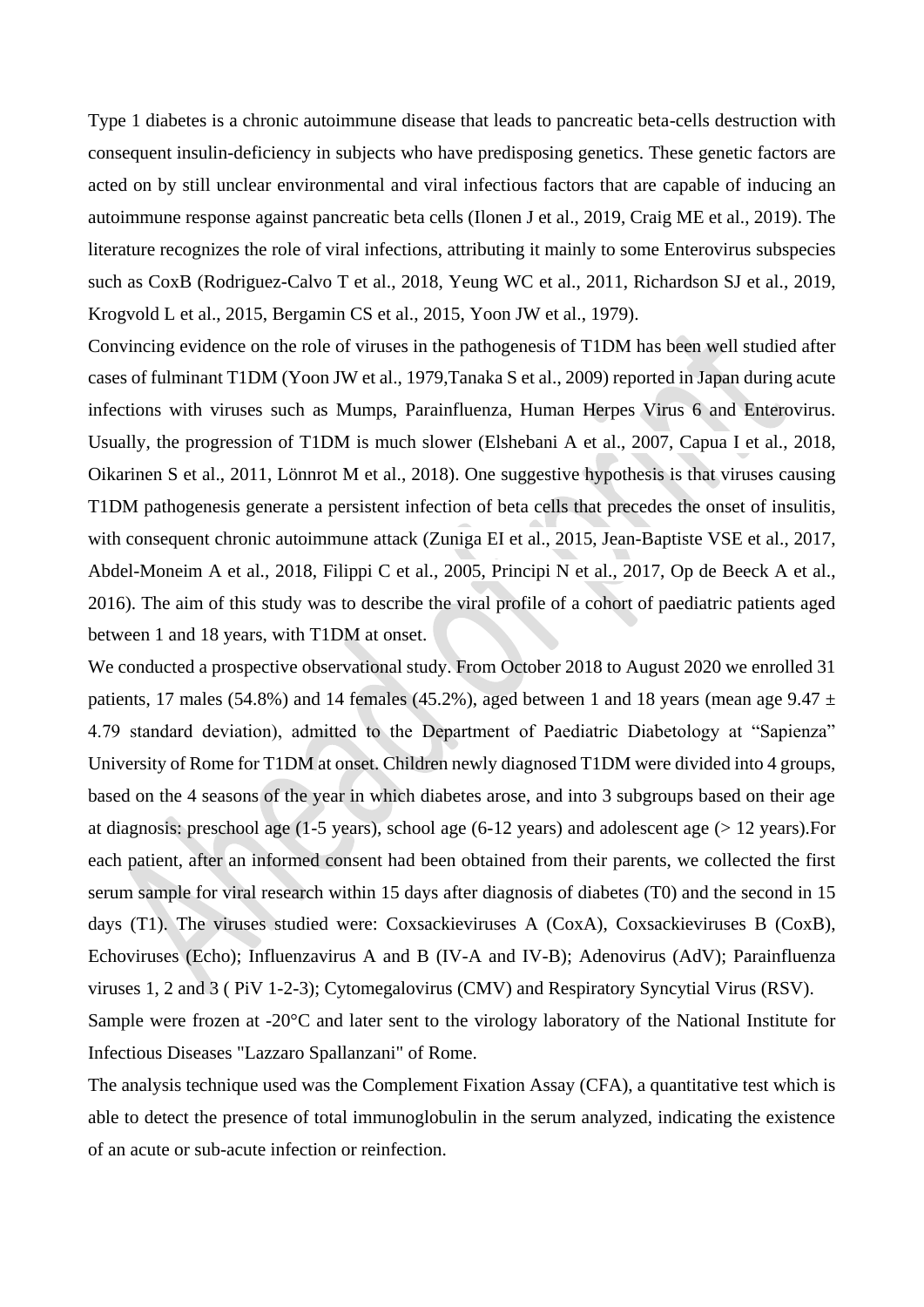The choice of performing in parallel CFA was due to the transient expression of the fixing complement antibodies, which make the test more useful in detecting recent infections (Field AM.1967). Standard reagents for the development of the CFA were from a commercial source (InstitutVirion/Serion GmbH, Germany). Serial twofold dilutions of serum dilutions (1:10 up to 1:40) were tested. Negative and high-positive controls were included in each run.We decided to consider occasional viruses all the viruses found with dilution ratio  $\leq$ 1:10, and so they are excluded from statistical analysis. Increasing dilutions are indicative of a more recent infection or reinfection. Antibodies movement was analyzed by comparing the results obtained from the T0 and T1 samples. C peptide, diabetes autoantibodies (GADA,IAA,IA2,ICA), HbA1c, presence/absence of diabetes ketoacidosis (DKA) at onset were also analyzed.

Statistical analysis was performed using SPSS version 21 software (SPSS Inc., Chicago, IL, USA). Categorical variables are described with absolute frequencies or percentage frequencies and continuous variables are expressed as mean values  $\pm$  standard deviation (SD). Differences among groups were assessed with Fisher's exact test for categorical variables, and comparisons of continuous variables were made using Mann-Whitney test. A p value <0.05 was considered statistically significant.

Seasonal distribution of new diagnoses of T1DM shows a peak in autumn (29.0%), followed by summer (25.8%), with the same percentage (22.6%) in spring and winter (Table 1).

Among the 31 patients hospitalized for T1DM at onset, at least one positivity for specific antibodies against the analysed viruses was detected in 27 (87.1%). The age distribution of new diabetes diagnoses (preschool, school and adolescent) shows an increase in school age group followed by adolescence and preschool age (Table 2). The association between antibody positivity and disease characteristics is not significant. On the contrary, the HbA1c value is statistically significant in relation to sex (p value=  $0.019$ ) and Echovirus seroprevalence (p= $0.047$ ).

Regarding the prevalence of analysed viral infections in the population examined, PiV1, 2, 3 are the most frequent species, followed by Enteroviruses (CoxA and B, Echo), RSV, IV (A and B) and AdV. All viruses have a peak-season in autumn and are homogeneously distributed in the other ones, except for AdV, absent in summer. When analysing the Enterovirus group separately, CoxB is the most represented in autumn and summer. Regarding the Parainfluenza Viruses and Influenza Viruses, PiV-1 and IV-A predominate in every season and PiV-2 and IV-B are absent in winter and summer. The association between season and number of diagnoses is not significant (p=0.073).

Twenty-four patients (88.8%) were positive to Parainfluenza viruses and 21 (87.5%) showed coinfections with other viruses analysed: Enteroviruses (61.9%); RSV (52.4%); IV A and B (38.1%);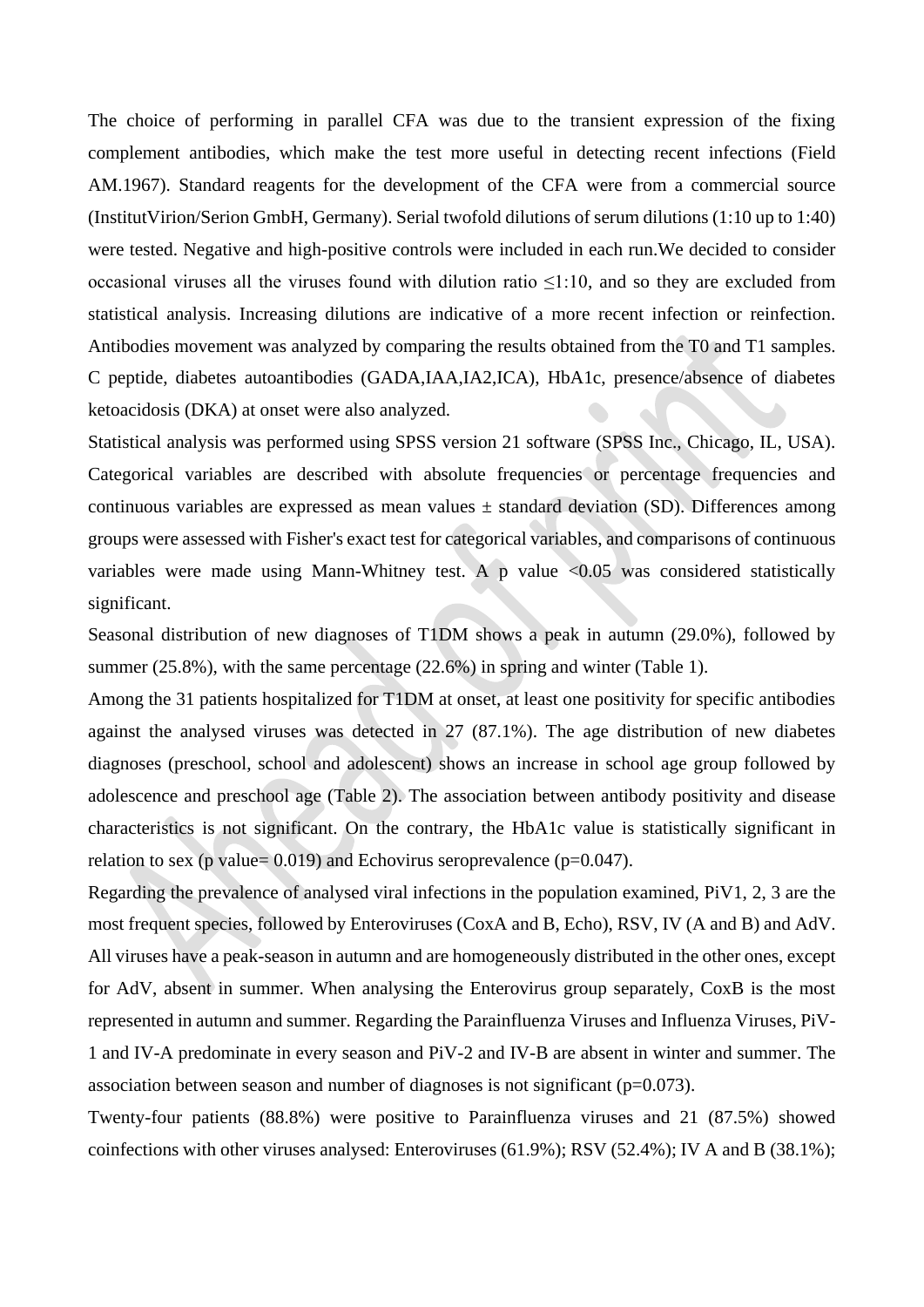AdV (33.3%) (Fig.1). From the comparison of the samples collected at T0 and T1, no significant antibodies movement was detected.

Focusing only on the 24 patients with PiV infection (dilution  $\geq$ 1:40), 22 (91.6%) were positive to PiV-1 (7 of these featured coinfections with PiV-2 or -3, probably as a cross-reaction) and only PiV-3 was detected in the last two (8.3%). Comparing PiV and EV in the 27 patients with at least one virus positivity, the coinfection between PiV-2 and CoxA is statistically significant ( $p= 0.017$ ). When analyzing C peptide, a significant correlation with PiV infection was found, specifically with PiV-1  $(p= 0.012)$ . The prevalence of Parainfluenza viruses is 24/27 (0.8889) with a confidence interval at 95% equal to [0.7084; 0.9765].

Among the 27 patients who tested positive for at least one virus, 6 (22.2%)were hospitalized for diabetes ketoacidosis (DKA); all cases of DKA were associated to PiV-1 infection. In two patients with mild ketoacidosis (33.3%) only PiV-1 was found, while 3 patients with moderate ketoacidosis (50.0%) had a PiV-3 co-infection. The only patient with severe ketoacidosis (16.7%) had only PiV-1 infection (coinfected with IVA). Regarding the diabetes autoimmunity pattern, 15 out of 27 patients were anti GAD/IAA antibodies positive (55.6%). Among 6 patients with DKA, 4 were antiGAD/IAA antibodies negative (66.7%). C peptide is lower in patients tested for Parainfluenza virus ( $p=0.029$ ) than for other viruses tested and, in particular, in the Parainfluenza virus family, C peptide is lower in P1.

Our study confirmed that there are more new diabetes diagnoses in autumn, contemporary to high circulation of respiratory viruses and Enteroviruses, as already known (Field AM et al., 1967, Ruiz PLD et al., 2018). To our knowledge, Enteroviruses, which appear to have a trigger role in the pathogenesis of T1DM, were the most represented, especially CoxB, followed by Echo (Laitinen OH et al., 2014, Ashton MP et al., 2016, Vehik K et al., 2019). But unexpectedly, our study revealed that Parainfluenza viruses, with a dilution ratio  $\geq$ 1:40, were the most represented viruses in all seasons and age groups, with peaks in autumn and spring. Regarding viral coinfections in T1DM at onset, we found a strong association between Parainfluenza viruses and Enteroviruses, especially PiV-1 and CoxA, followed by RSV, IVA-B, and AdV. This study adds a new consideration about the association between virus and T1D: in the literature, the most represented enterovirus envolved in T1D pathogenesis is CoxB. Parainfluenza viruses are less represented in the literature, but CoxA and PiV1 coinfection is to be taken into consideration as a possible trigger. Moreover, considering this historical period, patients with new onset T1DM from March to August 2020 were tested with molecular swab for Covid-19, but no one was positive.

Finally, our study has several limitations. First, the study lacked healthy controls; second, the sample size was small.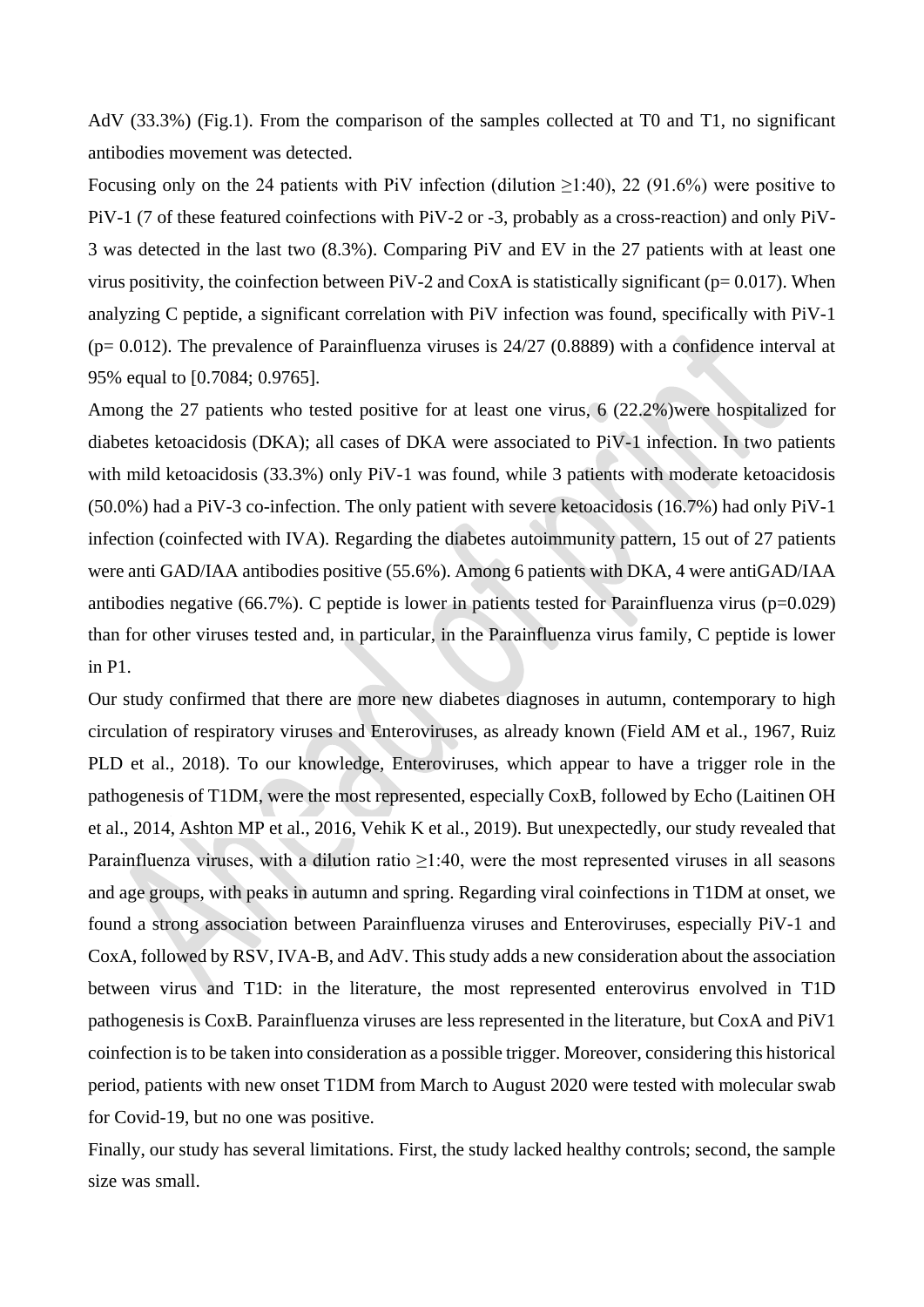The relationship between Parainfluenza viruses and new onset diabetes has been described in the literature but without a significant correlation between Parainfluenza viruses seroprevalence and new onset type 1 diabetes (Harms RZ et al., 2020).

In conclusion, our study demonstrates that Parainfluenza viruses can be detected in children with T1DM at onset, both as single agent and as co-infection. Interestingly, Parainfluenza viruses were founded in all cases of DKA. In light of the results obtained, our future project will be to increase the sample size and provide a control group.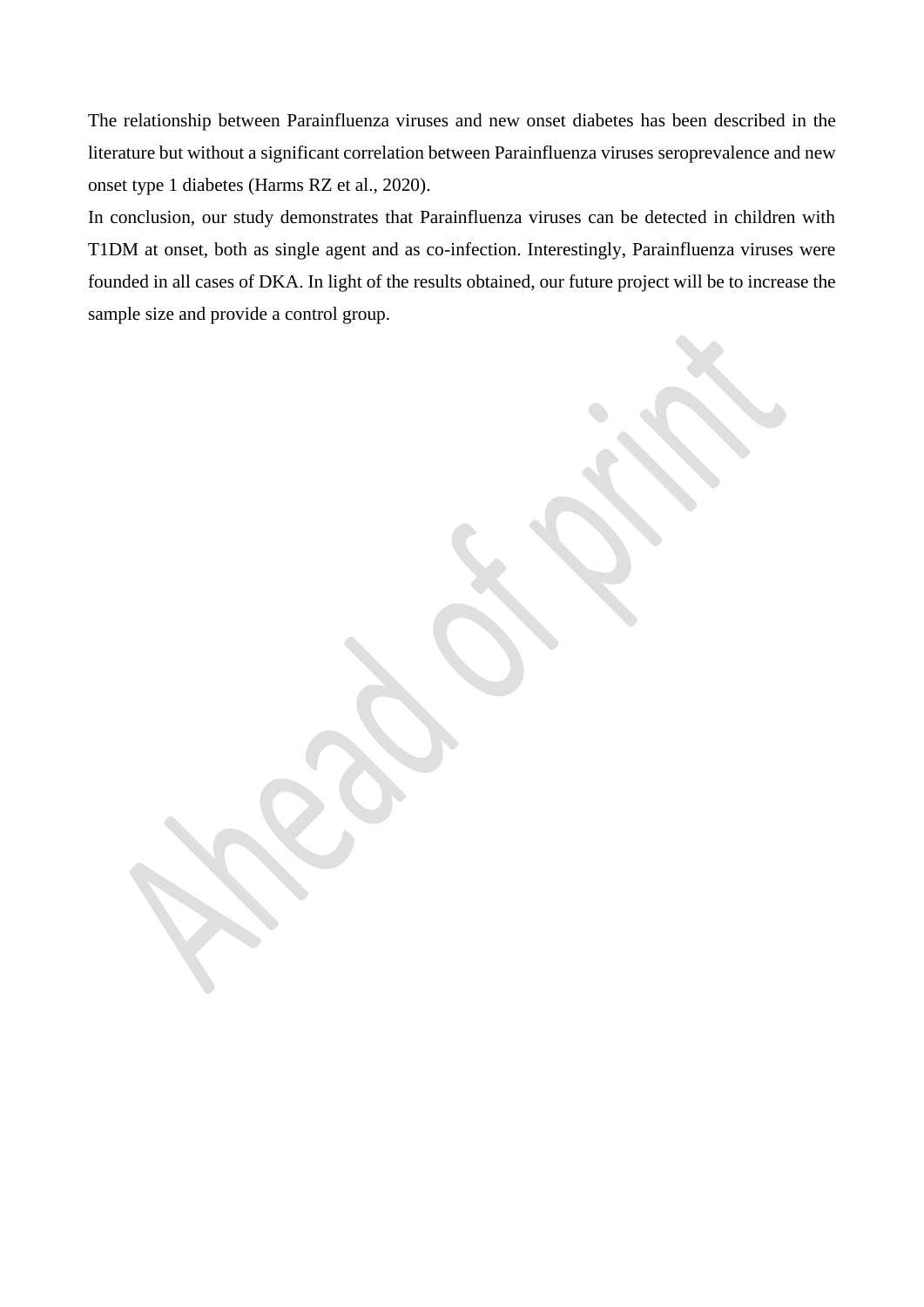#### **REFERENCES**

Abdel-Moneim A, El-Senousy WM, Abdel-Latif M, Khalil RG. (2018). Association between Antioxidant Enzyme Activities and Enterovirus-Infected Type 1 Diabetic Children. *Med Princ Pract*. ;27(1):86-91.

Ashton MP, Eugster A, Walther D, et al. (2016). Incomplete immune response to coxsackie B viruses associates with early autoimmunity against insulin. *Sci Rep*. 2016;6:32899.

Bergamin CS, Dib SA. (2015). Enterovirus and type 1 diabetes: What is the matter?. *World J Diabetes*. 6(6):828-839.

Capua I, Mercalli A, Romero-Tejeda A, et al.(2018).Study of 2009 H1N1 Pandemic Influenza Virus as a Possible Causative Agent of Diabetes. *J Clin Endocrinol Metab*.103(12):4343-4356.

Craig ME, Kim KW, Isaacs SR, et al. (2019). Early-life factors contributing to type 1 diabetes. *Diabetologia*. 62(10):1823-1834.

Elshebani A, Olsson A, Westman J, Tuvemo T, Korsgren O, Frisk G. (2007). Effects on isolated human pancreatic islet cells after infection with strains of enterovirus isolated at clinical presentation of type 1 diabetes. *Virus Res*. 124(1-2):193-203.

Field AM. (1967) The occurrence of neutralizing and complement fixing antibodies in rubella. *J Hyg (Lond)*.65(3):409-421.

Filippi C, von Herrath M. (2005). How viral infections affect the autoimmune process leading to type 1 diabetes. *Cell Immunol*. 233(2):125-132.

Harms RZ, Ostlund KR, Cabrera MS, Edwards E, Fisher M, Sarvetnick N.(2020). Confirmation and Identification of Biomarkers Implicating Environmental Triggers in the Pathogenesis of Type 1 Diabetes. Front Immunol. Sep 15;11:1922.

Ilonen J, Lempainen J, Veijola R. (2019). The heterogeneous pathogenesis of type 1 diabetes mellitus. *Nat Rev Endocrinol*. 15(11):635-650.

Jean-Baptiste VSE, Xia CQ, Clare-Salzler MJ, Horwitz MS. (2017). Type 1 Diabetes and Type 1 Interferonopathies: Localization of a Type 1 Common Thread of Virus Infection in the Pancreas. *EBioMedicine*. 22:10-17.

Krogvold L, Edwin B, Buanes T, et al. (2015). Detection of a low-grade enteroviral infection in the islets of langerhans of living patients newly diagnosed with type 1 diabetes. *Diabetes*. 64(5):1682- 1687.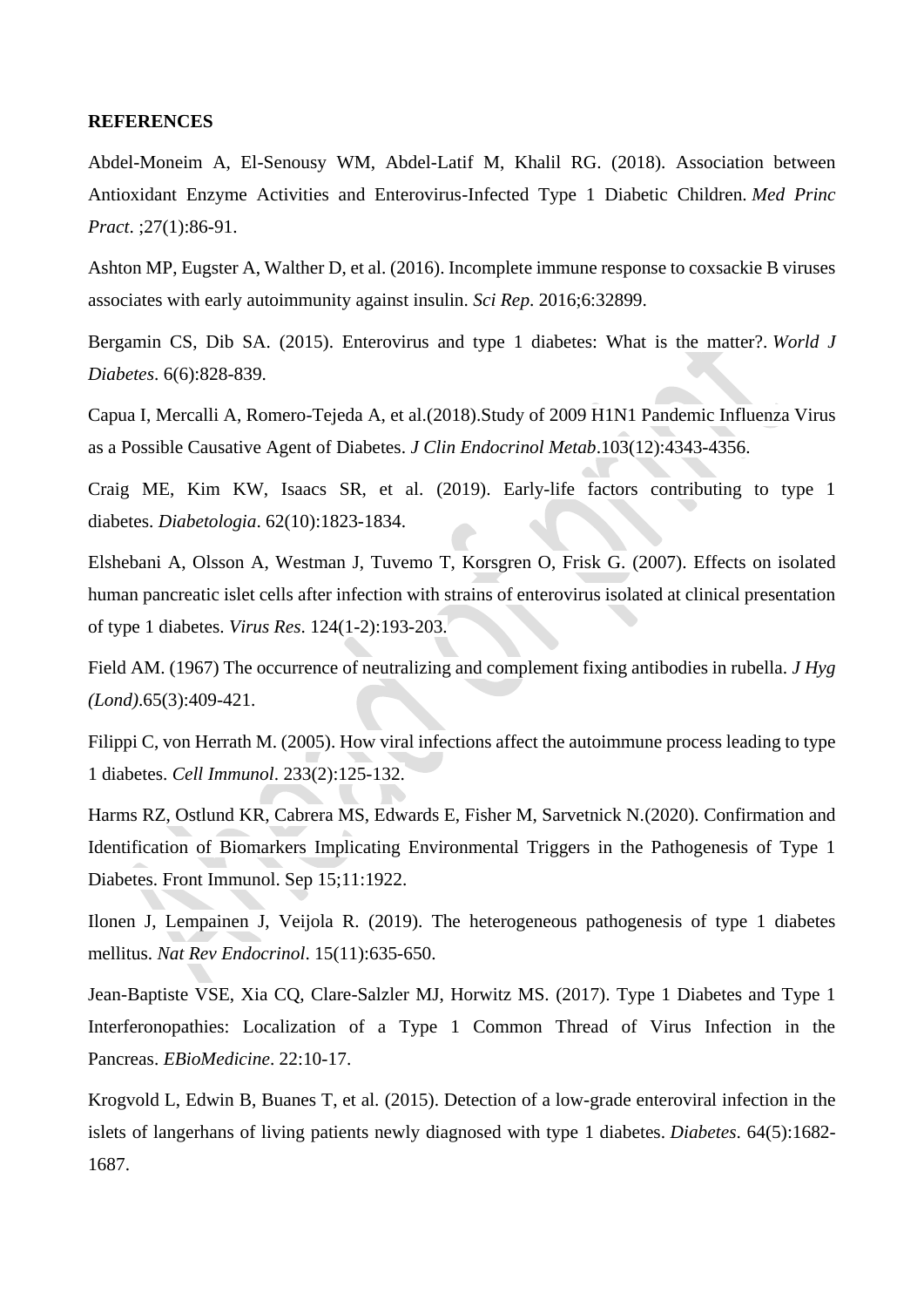Laitinen OH, Honkanen H, Pakkanen O, et al. (2014). Coxsackievirus B1 is associated with induction of β-cell autoimmunity that portends type 1 diabetes. *Diabetes*. 63(2):446-455.

Lönnrot M, Lynch KF, Elding Larsson H, et al. (2017). Respiratory infections are temporally associated with initiation of type 1 diabetes autoimmunity: the TEDDY study [published correction appears in Diabetologia. 2018 Jan;61(1):254]. *Diabetologia*. 60(10):1931-1940.

Oikarinen S, Martiskainen M, Tauriainen S, et al. (2011). Enterovirus RNA in blood is linked to the development of type 1 diabetes. *Diabetes*. 60(1):276-279. doi:10.2337/db10-0186

Op de Beeck A, Eizirik DL. (2016). Viral infections in type 1 diabetes mellitus--why the β cells?. *Nat Rev Endocrinol*. 12(5):263-273.

Principi N, Berioli MG, Bianchini S, Esposito S. (2017). Type 1 diabetes and viral infections: What is the relationship?. *J Clin Virol*. 96:26-31.

Richardson SJ, Willcox A, Bone AJ, Foulis AK, Morgan NG. (2009). The prevalence of enteroviral capsid protein vp1 immunostaining in pancreatic islets in human type 1 diabetes. *Diabetologia*. 52(6):1143-1151.

Rodriguez-Calvo T. Enteroviral Infections as a Trigger for Type 1 Diabetes. (2018). *Curr Diab Rep*. 18(11):106.

Ruiz PLD, Tapia G, Bakken IJ, et al. (2018). Pandemic influenza and subsequent risk of type 1 diabetes: a nationwide cohort study. *Diabetologia*. 61(9):1996-2004.

Szypowska A, Ramotowska A, Wysocka-Mincewicz M, et al.(2019). Seasonal Variation in Month of Diagnosis of Polish Children with Type 1 Diabetes - A Multicenter Study. *Exp Clin Endocrinol Diabetes*. 127(5):331-335.

Tanaka S, Nishida Y, Aida K, et al. Enterovirus infection, CXC chemokine ligand 10 (CXCL10), and CXCR3 circuit: a mechanism of accelerated beta-cell failure in fulminant type 1 diabetes. (2009). *Diabetes*. 58(10):2285-2291.

Vehik K, Lynch KF, Wong MC, et al. (2019). Prospective virome analyses in young children at increased genetic risk for type 1 diabetes. *Nat Med*. 25(12):1865-1872.

Yeung WC, Rawlinson WD, Craig ME. (2011). Enterovirus infection and type 1 diabetes mellitus: systematic review and meta-analysis of observational molecular studies. *BMJ*. 342:d35.

Yoon JW, Austin M, Onodera T, Notkins AL.(1979). Isolation of a virus from the pancreas of a child with diabetic ketoacidosis. *N Engl J Med*. 300(21):1173-1179.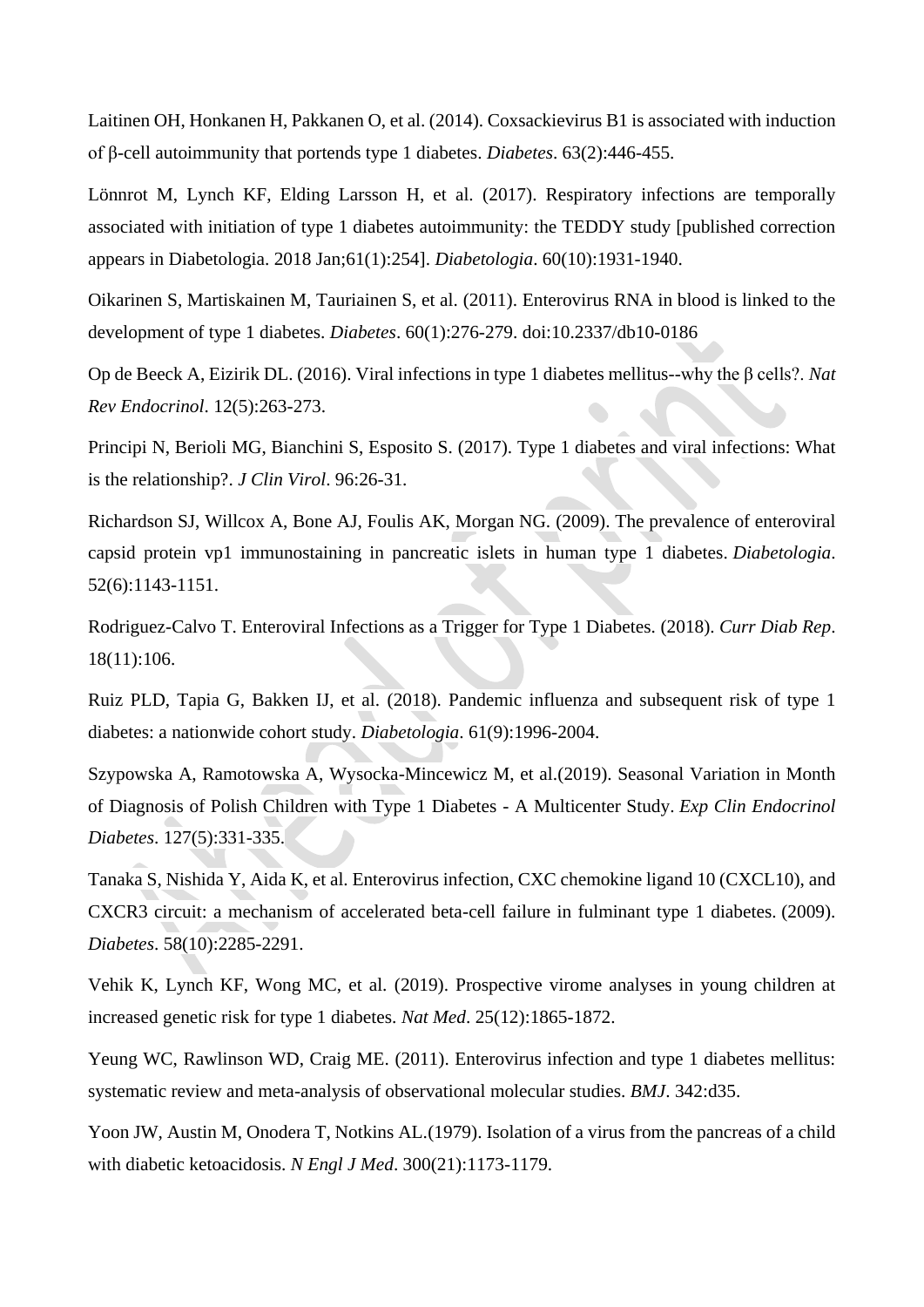Zuniga EI, Macal M, Lewis GM, Harker JA. (2015). Innate and Adaptive Immune Regulation During Chronic Viral Infections. *Annu Rev Virol*. 2(1):573-597.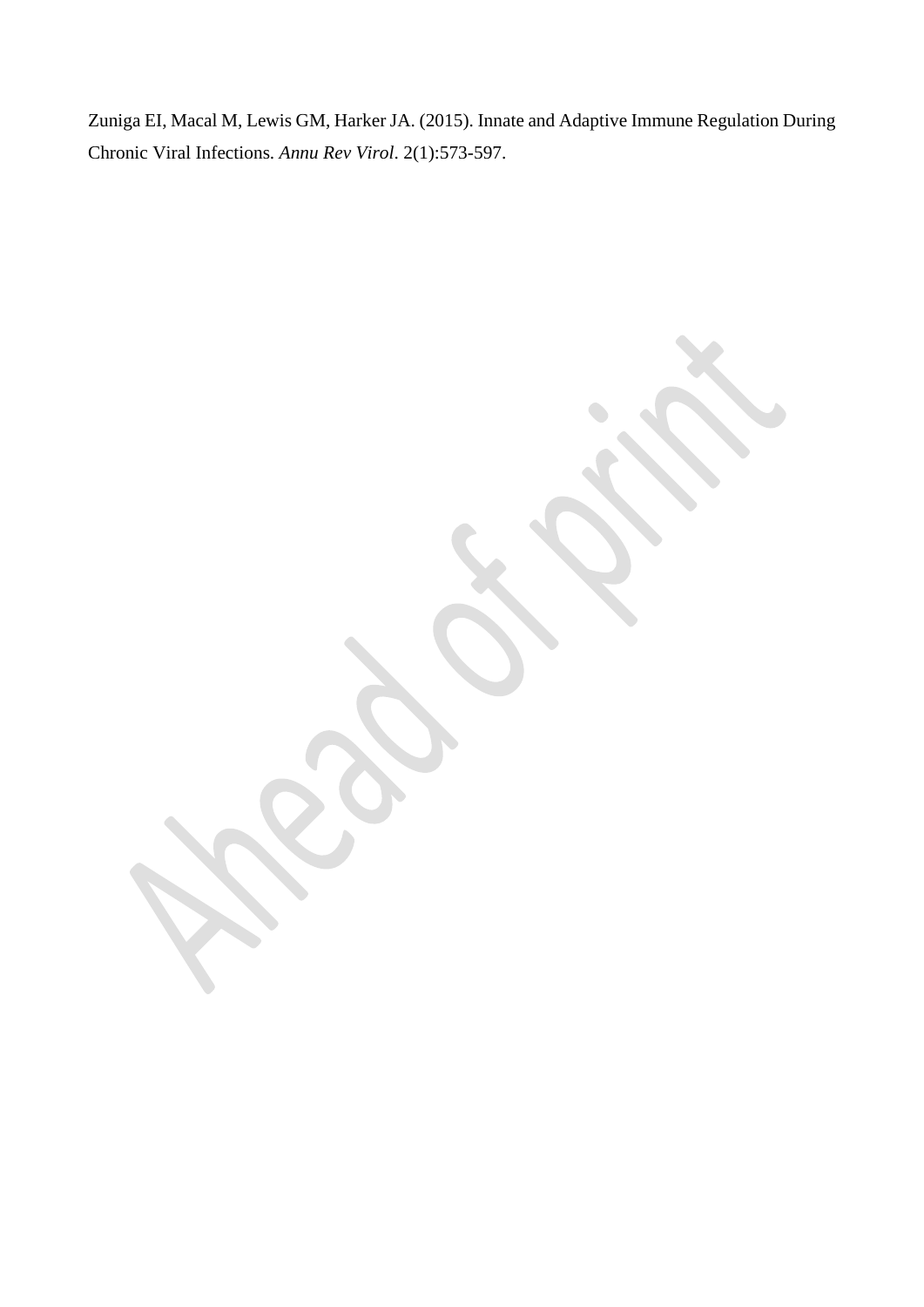| <b>Season</b> | Percentage |
|---------------|------------|
| Autumn        | 29.0%      |
| Spring        | 22.6%      |
| Winter        | 22.6%      |
| Summer        | 25.8%      |

**Table 1.** Seasonal distribution of T1DM new diagnoses on total population examined

Table 2. Sample characteristic of the children hospitalized for T1DM at onset.

| <b>Characteristics</b>       | <b>Percentage</b> |  |
|------------------------------|-------------------|--|
| Pre school age $(1-5)$       | 29.00%            |  |
| School age $(6-12)$          | 38.70%            |  |
| Adolescence age $(>12)$      | 32.30%            |  |
| DKA on total population      | 19.35%            |  |
| IAA/GADA on total population | 48.40%            |  |